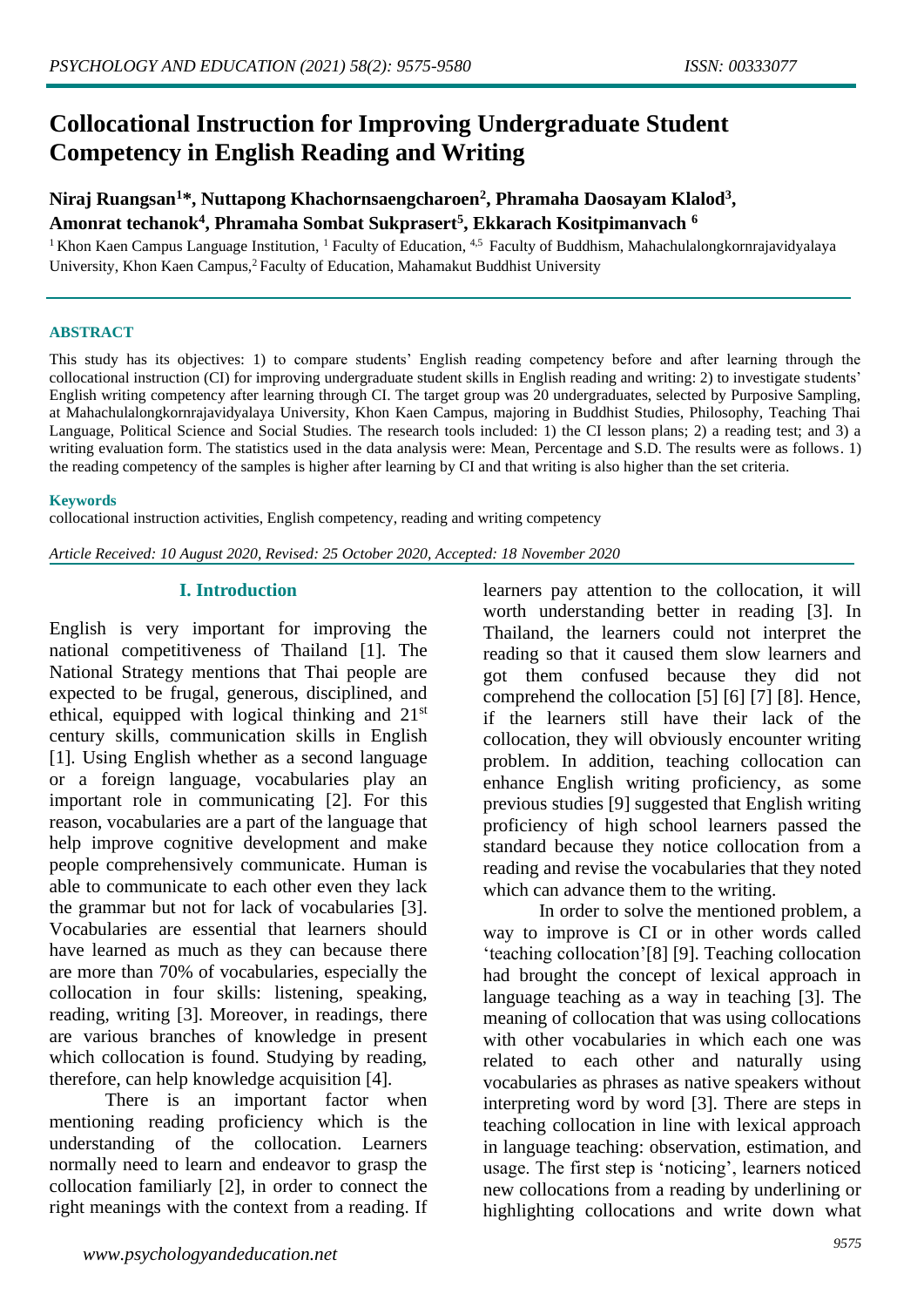they have noticed to their notebooks. The second is 'estimating', learners study the meanings of collocations from a reading and exemplify sentences from dictionary with separating similarity and difference of the collocations in the exercises. The last is 'using', it is to produce the language learners are capable of bringing the collocations they have studied and applied in selfcommunication [3] [10]. Therefore, learners could practice language using in Learner-centered which made effective learning meaningly.

According to above teaching method, the researchers are interested in CI integrated with reading steps: pre-reading, inter-reading, and postreading [10], and construct lesson plans in terms of teaching collocation in order to enhance reading and writing abilities of undergraduate students at Mahachulalongkornrajavidyalaya University, Khon Kaen Campus (MCUKK), Thailand.

# **II. RESEARCH OBJECTIVES**

The research methodology involved the interpretative paradigm and aimed to develop CI for improving English competency, particularly reading and writing skills, of the undergraduate students of MCUKK. In so doing, the objectives of this research are as follows:

1) To compare students' English reading competency before and after learning through the collocational instruction (CI) for improving undergraduate student skills in English reading and writing;

2) To investigate students' English writing competency after learning through CI.

#### **III. RESERCH METHODOLOGY**

This study was One-Shot Case Study, designed for comparing learners' English reading proficiency in pre-teaching and post-teaching collocations, and studying their writing proficiency after teaching collocation with following methods:

# **Target Group**

The target group of this study included 20 undergraduate students, selected by Purposive Sampling, at MCUKK, majoring in Buddhist Studies, Philosophy, Teaching Thai Language, Political Science and Social Studies, who enrolled the course of English 2, semester 1, 2020, organized by Khon Kaen Language Institution.

## **Variables**

The researchers studied a conceptual framework supported a model of behaviorist's learning styles consisted of observation, estimation, and usage [9]. The researchers then integrated the model with the methods of reading teaching until gaining 3 methods of teaching collocation related to learner-centered: 1) pre-reading method, 2) interreading method, and 3) post-reading method [10] which there were variables as follows:

**Independent Variable**: CI by using the following methods:

# **1. Pre-reading method (Observation)**

1.1 Students learn importance of collocations in a reading with underlying or highlighting.

1.2 Students do exercises in each lesson plan consisting of five reading passages: daily routine, journey, finance, education, and energy and environment so that students study meanings and methods in using collocations, and exemplify sentences from dictionary and computer program.

1.3 Students take collocation notes from a reading and do exercises on their notebooks consisted of vocabularies. meanings, definitions, pronunciations, synonyms, antonyms, idioms and example-sentences.

# **2. Inter-reading method (Estimation)**

2.1 Students read stories using skimming and scanning techniques by questioning to build their understandings on the reading.

2.2 Students revise their own vocabularies in the notebooks and do notetaking for what they have studied more.

## **3. Post-reading method (Usage)**

3.1 Students write English summary in order to summarize main points from a reading.

3.2 Students narrate their summaries to the group in order to exchange language viewpoints.

# **Dependent Variable:**

## **1. English Reading Proficiency**

Students do the 20-item-objective test of English reading proficiency consistent with the six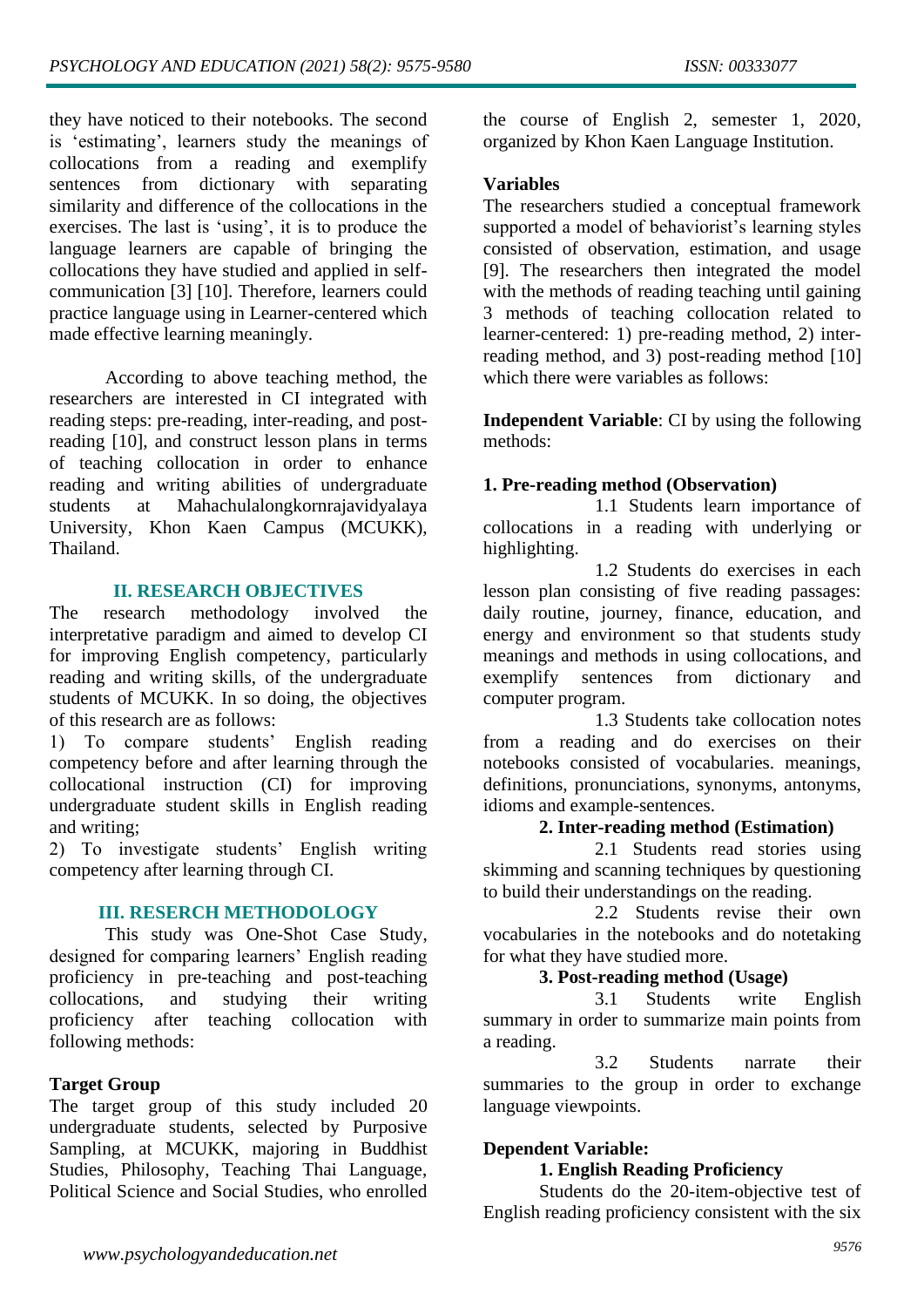levels of Bloom's Taxonomy of Learning: remember, understand, apply, analyze, evaluate, and create [9].

# **2. English Writing Proficiency**

Students write English summary with five elements of score standards: 1) main idea, 2) supporting detail, 3) self-language sentence building, 4) data and detail organizing, and 5) accuracy of grammar and punctuation usage.

# **Research Method**

The research method is divided into 5 phases as follows:

Phase 1: Study theories, documents, researches, and relate literatures with the following topics: teaching collocation, English reading proficiency, and English writing proficiency.

**Phase 2:** Stipulate a target group and study variable, instruments and learning materials involved in the research.

**Phase 3:** Construct research instruments based on the studied results in Phase 1 and 2.

Phase 4: Present the rectify research instruments to the experts in order to verify the quality.

**Phase 5:** Collect data of the target group with the pretest and posttest of English reading proficiency, and evaluate English summary writing after every lesson plan, then conduct statistical analysis of the data, and interpret and discuss the research results.

# **Statistics in Analysis of Research Result**

1) Calculate Mean, Standard Deviation, and Percentage of pretest and posttest of English reading proficiency by comparing to quality and standard of higher education study result mentioned by MCUKK university announcement on English Proficiency of MCUKK undergraduate students.

3. Evaluate English summary writing proficiency after every lesson plan of teaching collocation, and considering a percentage of students who passed the test (50%) and quality level by comparing to the standard of measurement and evaluation of higher education mentioned by MCUKK university announcement on English Proficiency of MCUKK undergraduate students.

#### **IV. RESEARCH RESULTS**

1) The comparison results of pre- and postteaching collocation in English reading proficiency of 20 students majoring in Buddhist Studies, Philosophy, Teaching Thai Language, Political Science and Social Studies indicated that the mean of English reading proficiency score before teaching collocation was  $6.6$  (S.D. = 2.04). accounted for 33%, at a 'failure' level. After teaching collocation, the mean was  $12.2$  (S.D. = 2.59), calculated as 61%. This is consistent with the hypothesis stating that students get higher scores in English reading proficiency after teaching collocation according to the standard of measurement and evaluation of higher education mentioned above.

| Grade         | Score<br>Scale<br>Value:<br>Credit | Score Scale<br>(Percentage) | <b>Study Result</b><br>(Quality) |
|---------------|------------------------------------|-----------------------------|----------------------------------|
|               | 4.0                                | $80 - 100$                  | Excellence                       |
| В             | 3.0                                | $70 - 79$                   | Good                             |
| $\mathcal{C}$ | 2.0                                | $60 - 69$                   | Fair                             |
| D             | 1.0                                | $50 - 59$                   | Poor                             |
| F             |                                    |                             | Fail                             |

**Table 1:** The standard of measurement and evaluation of higher education mentioned by MCUKK university announcement on English Proficiency of MCUKK undergraduate students.

| <b>Testing</b> | <b>Mean</b><br>(20<br>total) | S.D. | Percentage | <b>Quality</b><br>Level |
|----------------|------------------------------|------|------------|-------------------------|
| Pre-           | 6.6                          | 2.04 | 33         | Fail                    |
| teaching       | 12.2                         | 2.59 | 61         | Fair                    |
| Post-          |                              |      |            |                         |
| teaching       |                              |      |            |                         |

**Table 2:** The comparison result of pre- and post-teaching collocation in English reading proficiency

2) The evaluation result of post-teaching collocation in English writing proficiency in every lesson plan suggested that its mean in English writing proficiency equaled to  $10.69$  (S.D.=  $1.55$ ), accounted for 53.36 %. This indicated a poor level of performance. However, the comparison of the percentages of the first lesson and that of the fifth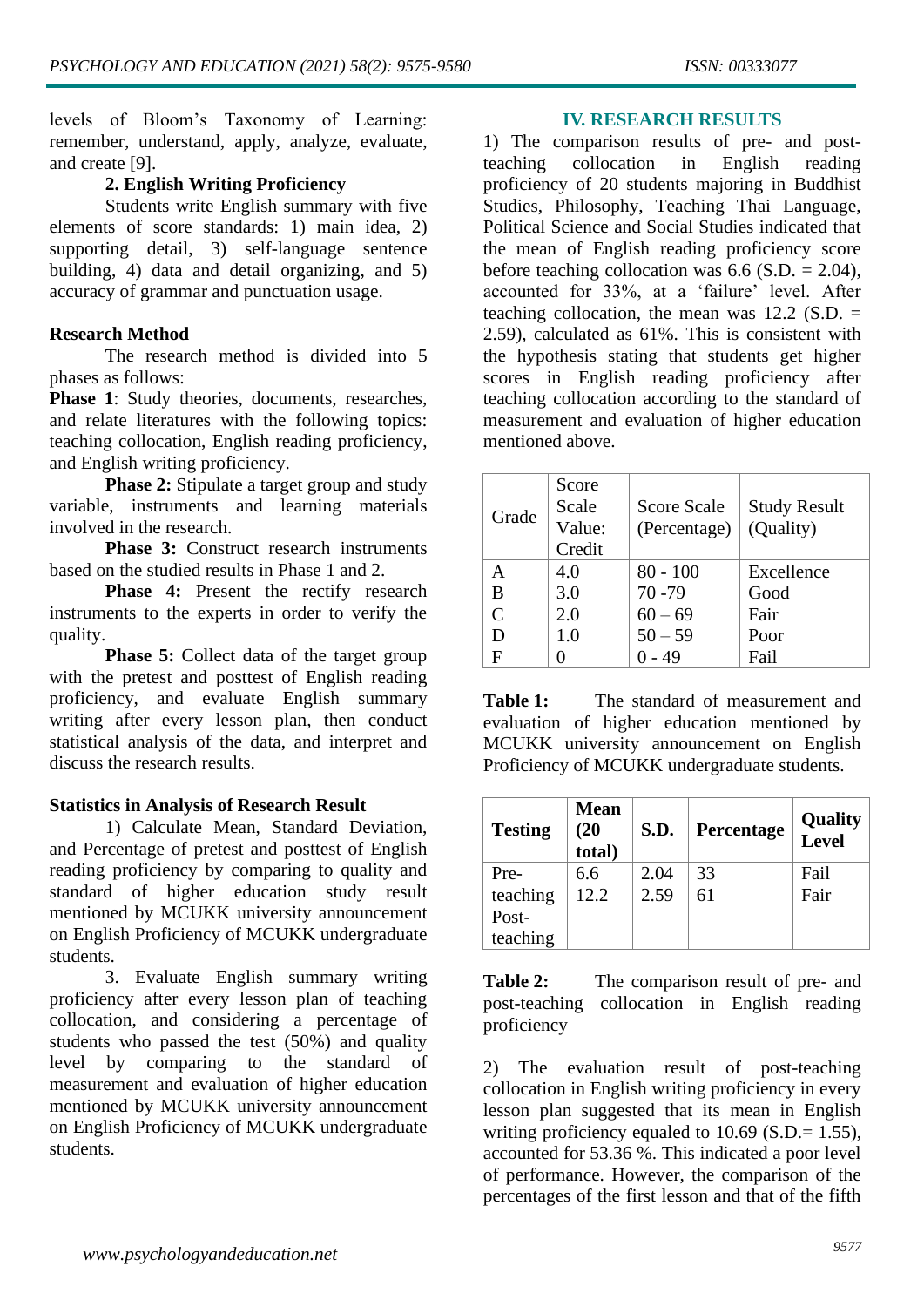suggested 37.8 % of the improvement in writing proficiency of the students. This is very positive progress of the student learning.

| Lesso                   | Mea    | S.D            | $\frac{0}{0}$ | Qualit | Pass/Not        |
|-------------------------|--------|----------------|---------------|--------|-----------------|
| n Plan                  | n      |                |               | у      | Pass            |
| No.                     | (20)   |                |               | Level  | (As             |
|                         | total) |                |               |        | Standard        |
|                         |        |                |               |        |                 |
| 1                       | 6.45   | 1.0            | 32.2          | Fail   | <b>Not Pass</b> |
| $\boldsymbol{2}$        | 8.60   | 5              | 5             | Fail   | <b>Not Pass</b> |
| 3                       | 11.55  | 1.3            | 43.0          | Poor   | Pass            |
| $\overline{\mathbf{4}}$ | 12.75  | 9              | 0             | Fair   | Pass            |
| 5                       | 14.10  | 2.0            | 57.7          | Good   | Pass            |
|                         |        | 9              | 5             |        |                 |
|                         |        | 2.2            | 63.7          |        |                 |
|                         |        | $\overline{2}$ | 5             |        |                 |
|                         |        | 1.0            | 70.0          |        |                 |
|                         |        | 2              | 5             |        |                 |
| <b>Sum</b>              | 10.69  | 1.5            | 53.3          | Poor   | Pass            |
|                         |        | 5              | 6             |        |                 |

Table 3: The study result of post-teaching collocation in English writing proficiency in each lesson plan

# **V. DISCUSSION**

According to the instruments used, the researchers had constructed the instruments for the experiment contained five lesson plans, each lesson was four periods taking 50 minutes per a period; so, there were 20 periods in total. Research methodology and data collection were systematically conducted started with studying curriculum, course description, and a conceptual framework of teaching collocation content. Then, the researchers chose the readings which were several and appropriate to students' capabilities context covered English vocabulary contents: daily routine, journey, finance, education, and energy and environment. Afterward, the researchers made up the exercises on teaching collocation and built the copes of teaching collocation according to a learner-centered instructional concept: objectives, workloads, evaluations used in every of each lesson plan. As mentioned previously, the researchers brought all lesson plans and exercises to be evaluated by the experts before using it with the real target group of the study in order to measure their content and time suitability.

As stated in the study result, it indicated that students' English reading proficiency score

was higher after learning with CI, passed the standard at 61% at a fair level. For this reason, it means the students understood meanings of collocations in a reading which showed them the holistic view and the main idea of CI. As shown in Table 2, the comparison result of pre-teaching collocation in English reading proficiency, the students gained the score at 33% at a 'failure' level. It was because students did not understand collocation meanings in a reading; they also interpreted collocations wrongly so that they were unable to catch main idea and details of the reading as well as answering the questions. Conversely, as the result of post-teaching collocation, they were better at 61% at a 'fair' level. This shows 28% of improvement.

As mentioned above, doing exercises could help students have better scores that in each lesson plan of teaching collocation, students practiced to use collocation meanings and learn how to use collocations in sentences. Questions were also used in consonance with Bloom's Taxonomy [9] in order that students wrote important collocations to seek for main ideas of the story. As Krashen [11]; Schmitt [12] stated that the more students knew and understood meanings and methods of collocations, the more they could understand a reading. Also, students could connect the collocations with other vocabularies and interpret right meanings which could relate an entire story.

As seen in Table 3, it indicates that in the first two lessons of the lesson plan, students failed English writing tests at 32.25% and 43.00%. This might be that students have not understood meanings of collocations in a writing yet, therefore they could not catch main ideas and used wrong collocations in summarizing. This was conformed to the previous studies [13] [8], its result was found that the reason that students failed was that they did not have enough collocation knowledge so that they could not use right meanings. Also, it was because students were unable to sum the main idea of the reading and to connect body of knowledge and concept between first two lesson plans.

It was conspicuous that in the third and the fourth lesson plans, students' English writing proficiency was calculated at 57.75 % and 63.75%. Students could choose collocations more correctly and appropriately. And in the fifth lesson plan, their scores got calculated at 70.05% at a good level;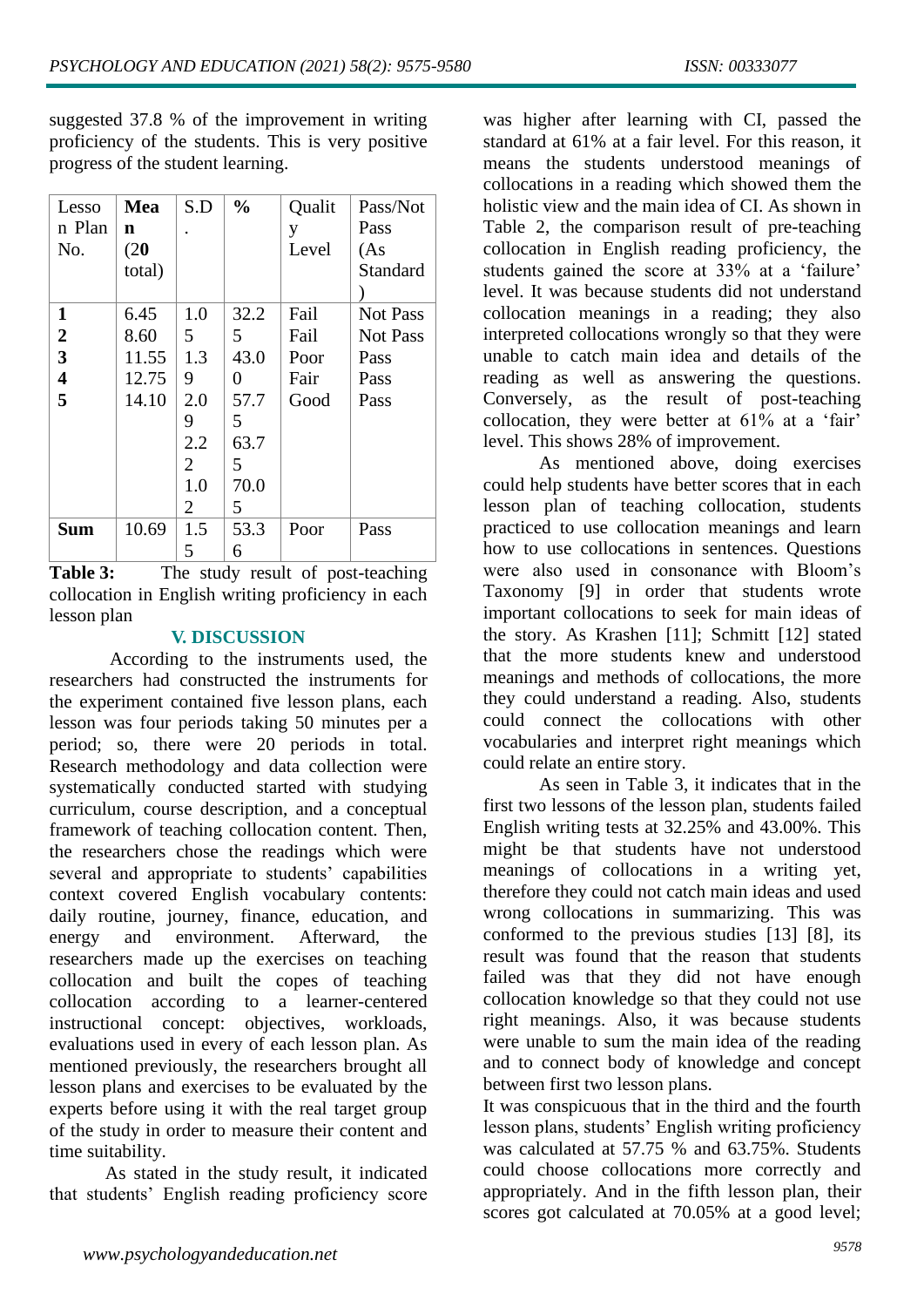students could comprehend writing ideas, summarize important main ideas and supporting details, and use better languages. The average score of English writing proficiency was at 53.36 % in overall at a poor level. It was, however, found that students increasingly improved their English writing proficiency because they had gained higher scores respectively since the first and the last lesson plan.

## **VI. RECOMMENDATIONS**

In order to improve CI, first, the instructors should check students' vocabulary notebooks and exercises of every lesson plan in order to examine their understandings and realize students' different bases needed to exemplify and teach how to write English writing summary before a class. Second, the course should have a longer duration as students have more time to practice and learn. However, a too long period might not gain the students' interest. Third, the study of IC should continue in cooperative learning style with other activities and computer technology at the same time for encouraging students in the form of the project-based learning in 21<sup>st</sup> century. Fourth, as stated in the 12<sup>th</sup> National Economic and Social Development Plan (2017-2021) [14] which pays attention on Thailand sustainable development goals, it is necessary to enhance English learning related to economy and social topics such as finance, energy, environment, and journey for future careers of the students. CI should be used with the development of other skills: speaking and listening. As the most of the students are Buddhists, the Buddhist doctrines or Buddhist terms should be applied to CI.

# **REFERENCES**

- [1] Office of the National Economic and Socail Development Council. National Strategy. 2020 [cited 2020 22/10/2020]; Available from: [http://nscr.nesdb.go.th/wp](http://nscr.nesdb.go.th/wp-content/uploads/2019/10/National-Strategy-Eng-Final-25-OCT-2019.pdf)[content/uploads/2019/10/National-Strategy-Eng-](http://nscr.nesdb.go.th/wp-content/uploads/2019/10/National-Strategy-Eng-Final-25-OCT-2019.pdf)[Final-25-OCT-2019.pdf](http://nscr.nesdb.go.th/wp-content/uploads/2019/10/National-Strategy-Eng-Final-25-OCT-2019.pdf).
- [2] Sinclair, J.M., et al., English collocation studies : the OSTI report. Corpus and discourse Studies in corpus and discourse. 2004, London ; New York: Continuum. xxix, 208 p.
- [3] Lewis, M., Teaching Collocation: Further Developments in the Lexical Approach. 2000, Oxford: Oxford University Press.
- [4] Suthapannakul, R.a.C., W. , The Development of Technical English Reading Instructional Model Focusing on Task and Project-Based Learning to Enhance Reading Comprehension and Creative Thinking of Undergraduate Students. Silpakorn Educational Research Journal, 2016. 8(1): p. 167-182.
- [5] Kala, P., Collocation instruction to enhance English vocabulary knowledge and writing ability among Mathayom Suksa 5 students, in Faculty of Humanities and Social Sciences. 2012, Chiang Mai University: Chiang Mai.
- [6] Candima, V.K., Narongchai Pintrymool,, An Analytical Study of English Collocations Usage in the Book of Dialogues of the Buddha by T.W. Rhys Davids Vol 1. Journal of MCU Humanities Review, 2020. 6(2): p. 179-190.
- [7] Thisakon Chaimongkol, Study of Collocation Occurrence in English Essay Writing: The Case Study of Three Northern University. Humanities & Social Sciences Journal of Pibulsongkram Rajabhat University, 2020. 14(2): p. 578- 592.
- [8] Rattana Nampanya, N.W., The Awareness of Phrasal Verb Collocations of Third Year (EIC) Major Students at Rajamangala University of Technology Isan, Surin Campus. Academic Journal of Management Technology, 2020. 1(1): p. 120-128.
- [9] Boonyarattanasoontorn P., T.S., Pimphakorn C.,, The Effect of a Collocation Teaching Innovation on Students' Use of Collocations. Journal of Studies in the English Language, 2020. 15(2): p. 98-129.
- [10] Kittima Singson, N.A., Teaching collocation to promote English reading and writing abilities of undergraduate students. Silapakorn Universiry Journal, 2018. 38(6): p. 200-218.